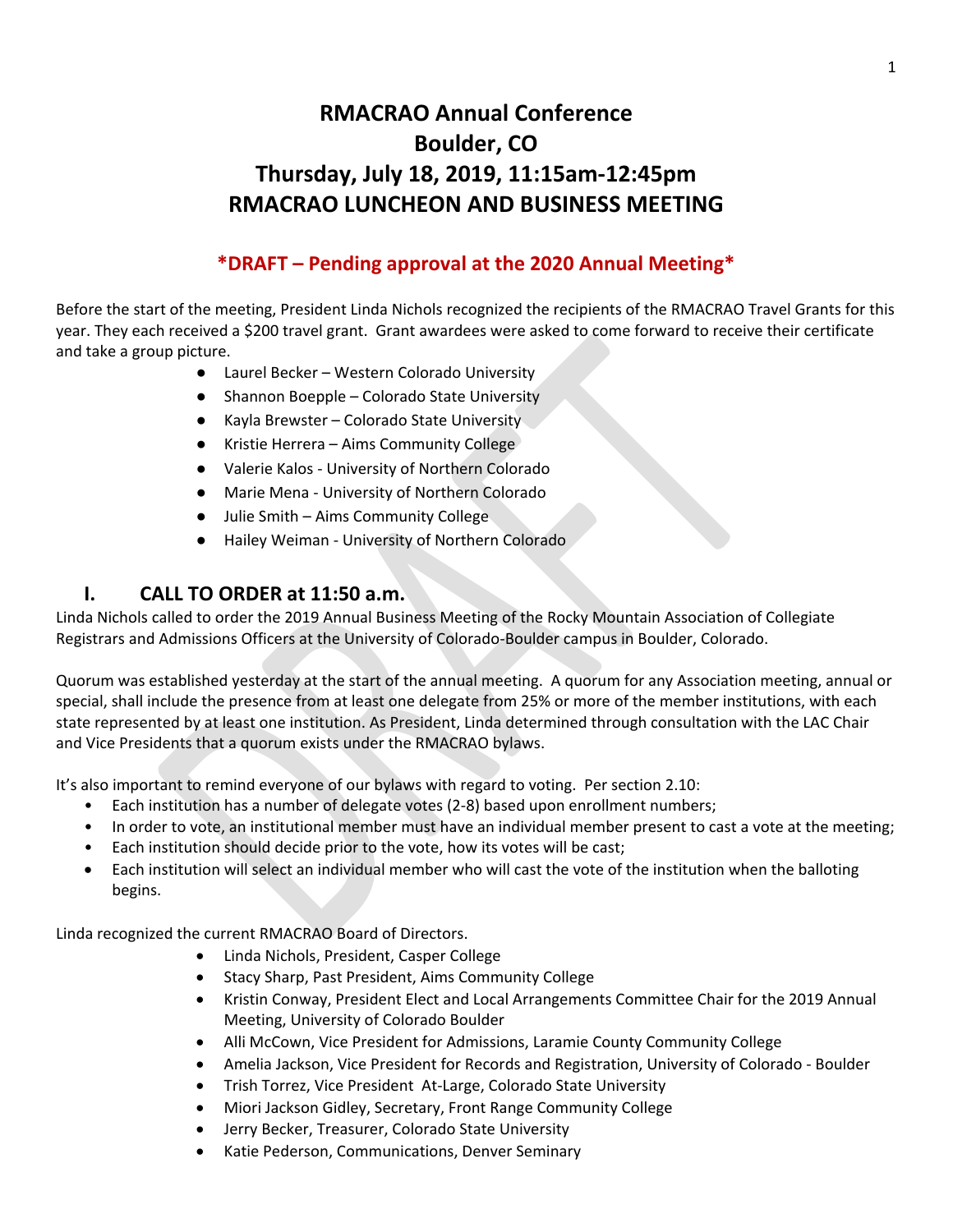- Chris Bennett, Web Developer, Denver College of Nursing
- Katie Rishell, Exhibitor & Local Arrangements Committee Liaison, Colorado State University
- Tracy Barber, Historian, University of Colorado, Colorado Springs
- Charlie Couch, AACRAO Government Affairs Liaison, University of Northern Colorado

### **II. MINUTES FROM THE 2018 Annual Meeting**

Miori Jackson Gidley, Secretary, presented the 2018 Annual Business Meeting Minutes to the membership for revision and/or approval. Members could access the minutes using a QR Code with their mobile device on page 30 in the printed program. A printed copy was also available on each table.

There were no corrections to the minutes. A motion was presented to approve the minutes by Stacy Maestas, LCCC, which was seconded by Stacy Sharp. The 2018 minutes are approved as presented.

### **III. TREASURER'S REPORT**

Jerry Becker presented the RMACRAO Budget Report for Fiscal Year 2019 and the Proposed Budget for Fiscal Year 2020 to the membership for acceptance.

Jerry presented the 2018-2019 Budget Report and the 2019-2020 Proposed Budget to the membership for revision and/or approval. Copies of this information began on page 31 in annual meeting program.

Add in figures from program, note that these were prior to the conference expenses/revenue.

Linda reminded the membership that due to our fiscal year ending on September 30<sup>th</sup>, we may need to alter the expected line items in October for the current year budget expenditures.

There was no discussion or revision of the 2019-2020 Proposed Budget. Motion to approve by Kristi Wold-McCormick, CU-Boulder and second by Alli McCown, LCCC. The Budget for 2019-2020 was approved as presented.

# **IV. RMACRAO PRESIDENT REPORT**

Linda presented a report of association happenings for the past year, in no particular order of importance/priority:

- *As most of you know we had two board members resign from the board of directors leaving the board without a President in January of 2019. I was approached by a current board members as a former member of the board if I* was interested in covering the half year of President's term that remained as well as a year of Past-President. *I am very pleased to have the opportunity to help and lead the board for the partial term. I would like to thank the members of the board and the membership as a whole for their patience as I began the President's role "midstream".*
- *I would also like to thank Kristin Conway for agreeing to accept the president-elect position along with the LAC chair position. Both of those positions require a good amount of time and attention to detail and I commend Kristin for being able to tackle both positions in order to cover a vacancy on the board.*
- *This year, we had additional travel grants available for the RMACRAO conference since none were awarded last year. We were able to award eight travel grants for the RMACRAO annual meeting, two travel grants to the AACRAO annual meeting, and three professional development scholarships to members reflecting a continued commitment to our membership with respect to professional development.*
- In a moment we will discuss the results of the nominations and elections report. We had some fine candidates *for this year's open board positions and I thank them for stepping forward to take on this responsibility. I would*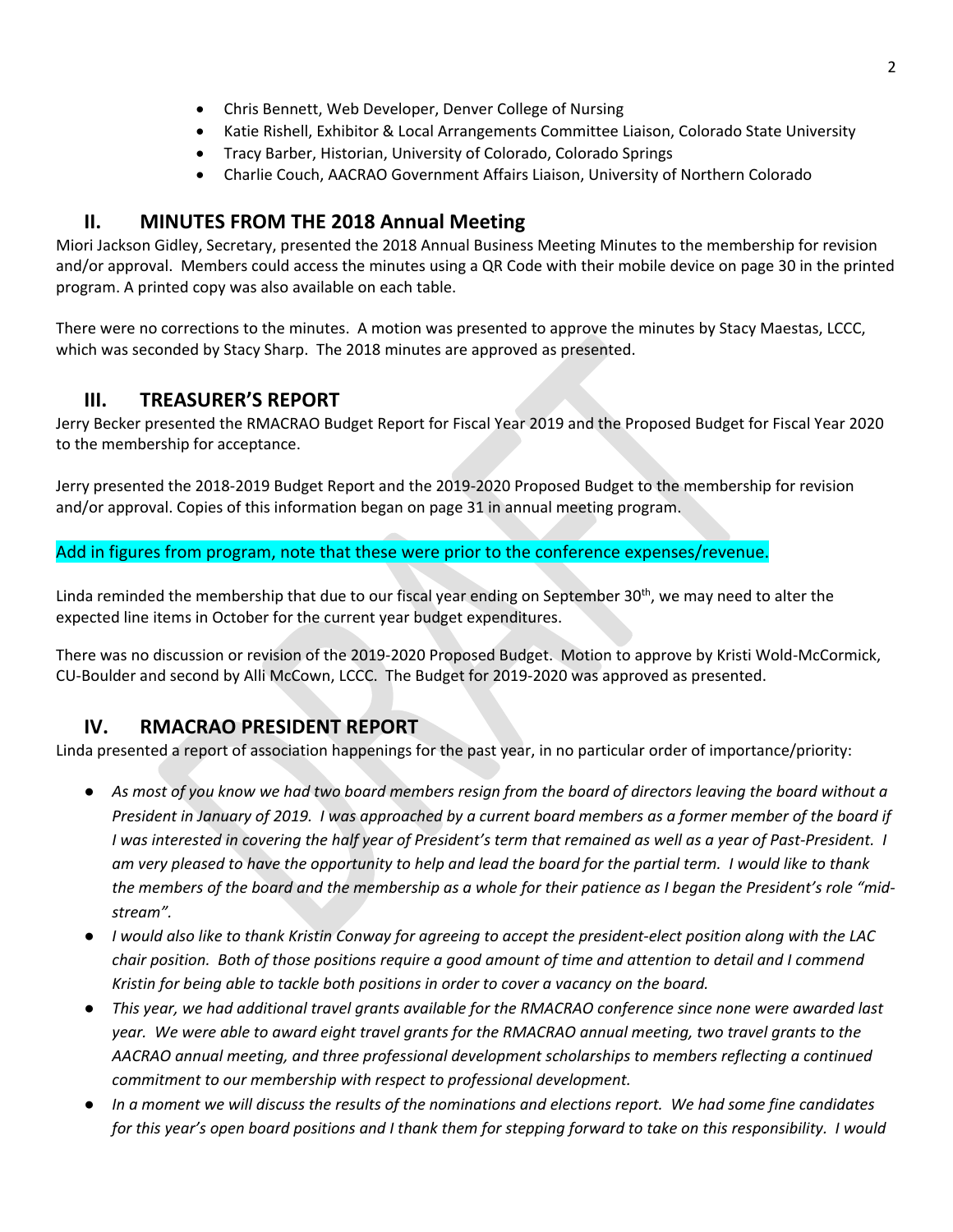*encourage all of you to think about putting your name in to serve on the board sometime in the next couple years. It is a very rewarding experience and a great learning opportunity.*

- Tracy Barber has resigned from her position as Historian. This is an appointed position and those interested were asked to visit with a current board member.
- We will discuss some changes to the by-laws regarding the treasurer position but we are still looking for an individual to step into the treasurer or treasurer-elect role as I mentioned at the opening. Again, we will proceed with nominations and elections then vote on a treasurer after and if the by-law changes are approved.
- Linda acknowledged the Executive Committee members who will be leaving their positions on the Board after this meeting. Their service to this Association is greatly appreciated by your colleagues.
	- Amelia Jackson, VP for Registration and Records, University of Colorado Boulder
	- Alli McCown, VP for Admissions, Laramie County Community College
	- Stacy Sharp, Past-President, Aims Community College
	- Tracy Barber, Historian-University of Colorado, Colorado Springs

# **V. NOMINATIONS & ELECTIONS REPORT**

Stacy Sharp presented the Nominations & Elections report. As Past President and Chair of the Nominations & Elections for this year, Stacy announced the results of the Nominations & Elections Committee and voting by your institutional members.

This year we had 5 institutions from all three states vote (out of a possible 61 institutions at the time). This represents **8%** of the possible votes we could have received. The outcome of the voting is:

- President-Elect: Katie Pederson, Registrar, Denver Seminary
- Vice President for Records and Registration: Jennifer Westman, Registrar, Wyoming Catholic College
- Vice President for Admissions: Julie Smith, Director of Enrollment, Aims Community College
- Historian: Currently seeking nominees to fill the position
- Treasurer: Currently seeking nominees to fill the position

Linda recognized Stacy for her service as Past President and presented her with a plaque in recognition of your service to the RMACRAO Board of Directors.

# **VI. RMACRAO 2019 REVIEW & RECOGNITION**

Linda introduced Kristin Conway, Local Arrangements Chair, to accept a huge thank you for all of her hard work and a small token of our appreciation. Kristin shared a few remarks about the Program for this meeting and the Local Arrangements Committee.

- Kristin thanked all of our session presenters and exhibitors. It is because of these individuals that we are able to offer such an incredibly valuable professional development opportunity for our membership.
- Kristin welcomed everyone to Boulder and noted that it has been an honor to put this annual meeting together for the membership. She stated that she believes strongly in the professional fellowship RMACRAO offers and hoped everyone benefits from the sessions and networking opportunities with fellow RMACRAO members.
- Kristin thanked Sarah Yurgealitis and Nikki Moore as well as the Office of the Registrar team at the University of Colorado Boulder for their assistance with the planning details, program review and logistics required in hosting the annual meeting.

Linda recognized the members from RMACRAO who retired this past year or who left the organization. None were present but we wish everyone the best in their new adventures.

# **VII. OLD BUSINESS**

Linda stated that we had no old business to take care of.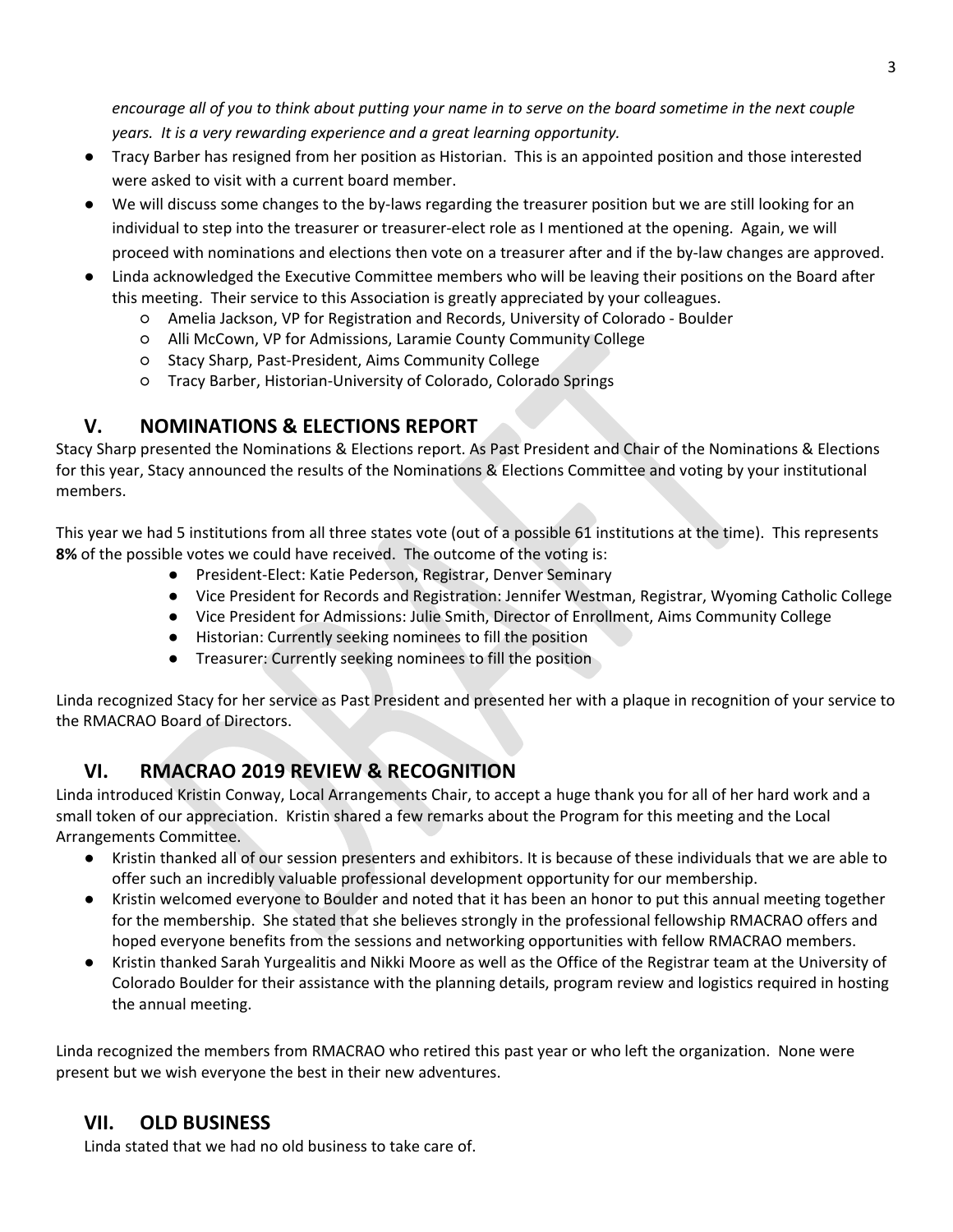#### **VIII. PASSING OF THE GAVEL**

Linda announced that the time had come to pass the historic gavel to our incoming President, Kristin Conway.

*But before I pass the gavel to Kristin, I want to take a moment to thank all of you for the opportunity to lead this organization. Although my term was short, I have learned a lot, gotten to know some of you a little better than I otherwise would have, and have appreciated the support. I appreciate even more the dedication of the membership to the organization. It has indeed been an honor serving as your president. I would also like to thank my institution and my Vice President for their support of me in this role. I would also like to thank the current members of the board, Stacy Sharp, as Past President and Stacy Maestas as Past-Past President for the extra guidance in my somewhat unexpected role.*

Kristin Conway was presented with the Presidential Gavel and congratulated as the new President of RMACRAO for 2019-2020.

#### **IX. 2019-2020 PRESIDENT REMARKS-**

Kristin thanked Linda for her work over the past 6 months and presented her with a plaque signifying her service to RMACRAO. Kristin thanked the membership for supporting her in the role as President as well as the support she received this year as president elect. She also thanked the leadership at the University of Colorado Boulder for their support and encouragement to pursue professional development opportunities.

#### **X. NEW BUSINESS**

Jerry Becker, Treasurer, presented the applications for membership at this time. We have received 1 application for membership during the past year. The institution applying for membership is Pueblo Community College.

- A motion to accept the application from Pueblo Community College for institutional membership to RMACRAO was moved by Twila Humphrey, PPCC, with a second by Amber Thompson, LCC
- The membership application for Pueblo Community College is approved. We will contact the institution to let them know.

### **Proposed Bylaw changes**

Members were asked to vote on the proposed bylaw changes that were sent with the summer newsletter sent in May 2019. All changes are in Article 4, Officers and Agents and Article 5, Committees. The changes are proposed to five different Sections so we'll review and vote on each section at a time. Based on the nature of the changes, we will not be reviewing each section in order….whether we approve or deny one section will determine if we need to vote on the other sections.

The changes to the Treasurer position were summarized. Over the past few years, the board has been discussing what to do with the treasurer position. That position has always been difficult to fill because of the time commitment it takes to complete all the duties and tasks associated with this position. There is a large amount of accounting knowledge needed to do this position successfully and we must ensure we are not breaking any laws. It is very hard with current structure of appointing a new person every 2 years to find someone willing to step into this role.

The board has been discussing three options: First, making it a longer time commitment, second, hiring it out and having a company manage it, or third, adding an additional position for someone who has an accounting background. Our current treasurer, Jerry Becker has done an amazing job cleaning everything up and making sure we are on track. With his position expiring and the need of a new treasurer, the board has realized we needed to move forward with changes quickly. Jerry is willing to step up as the Controller to manage the financial books and records, collect fees and